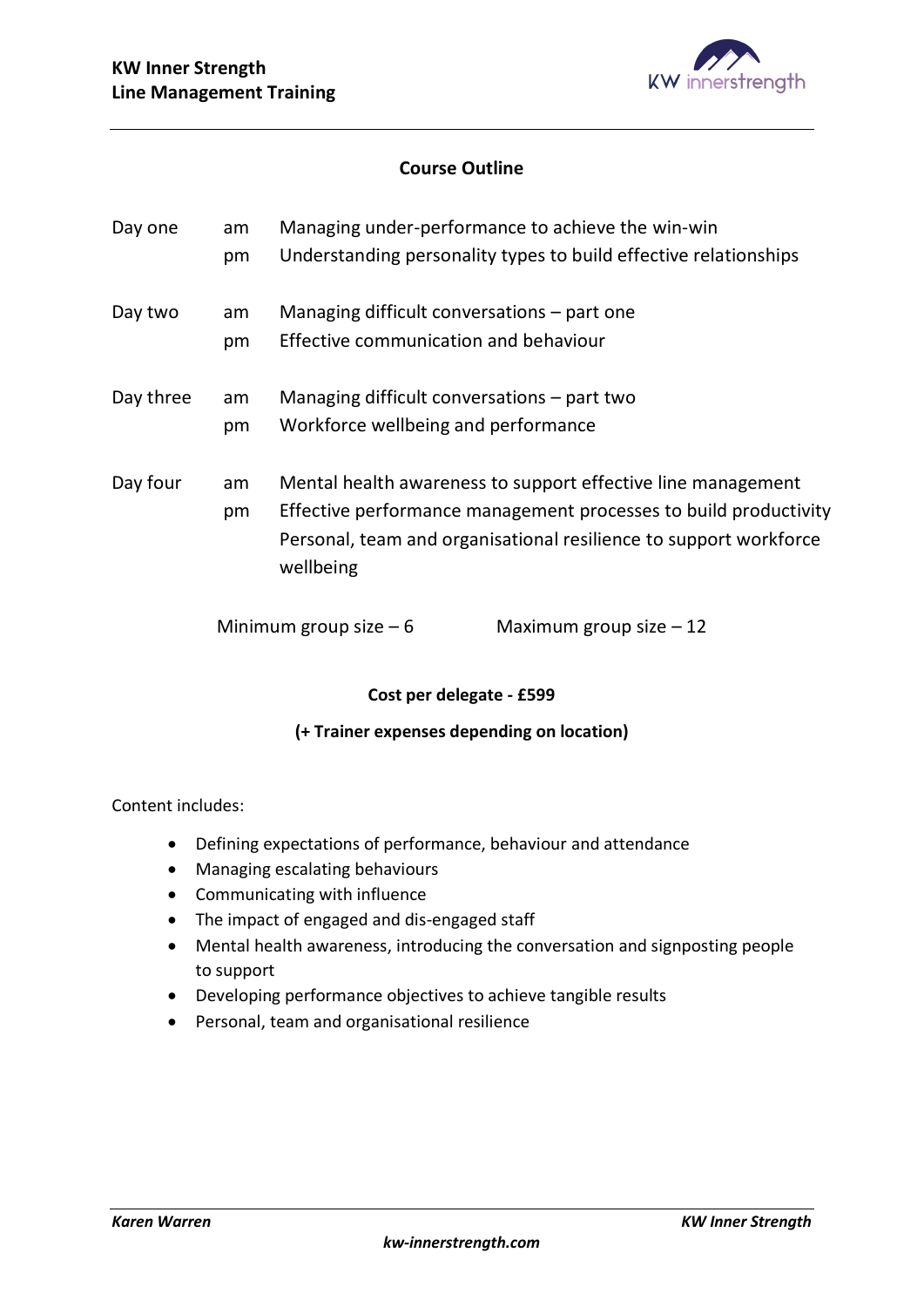

# **Line Management Training – Course Content**

## **Managing under-performance to achieve the win-win**

Managing under-performance, unacceptable behaviour or poor attendance can be a challenge. People generally don't like to be confronted with those issues and so Line Managers might be reluctant to address them, as they fear conflict and escalating behaviours. This session will help Line Managers to develop consistent policies and processes which support the effective management of staff issues, consider their current style of communication and develop ways to maintain their resilience during times of conflict. Dealt with effectively, Line Managers can achieve the win-win. They will address issues and communicate with confidence and their teams will feel supported and valued.

#### Content includes:

- A SWOT perspective on current working practices
- The value of a consistent approach
- Defining expectations of performance, behaviour and attendance
- A balance between developmental and positive feedback
- Communicating to manage your time assertively and effectively
- Maintaining your resilience

## **Understanding personality types to build effective relationships**

Personality type is a key part of how a person communicates and behaves. With an insight into their own personality type and that of their team members, Line Managers can develop a greater awareness of how to communicate with, motivate and influence their team effectively. The session reinforces that there are strengths within each personality type and considers team profiles to identify the dominant and less-dominant traits of the team. We also consider the impact of stress and anxiety on an individual's personality type to support Line Managers to identify potential issues proactively.

- Valuing the differences between us
- Introversion and extroversion, thinking and feeling
- What a bad day can look like
- The impact of stress and anxiety
- Connecting effectively with different personality types
- Building the strength of your team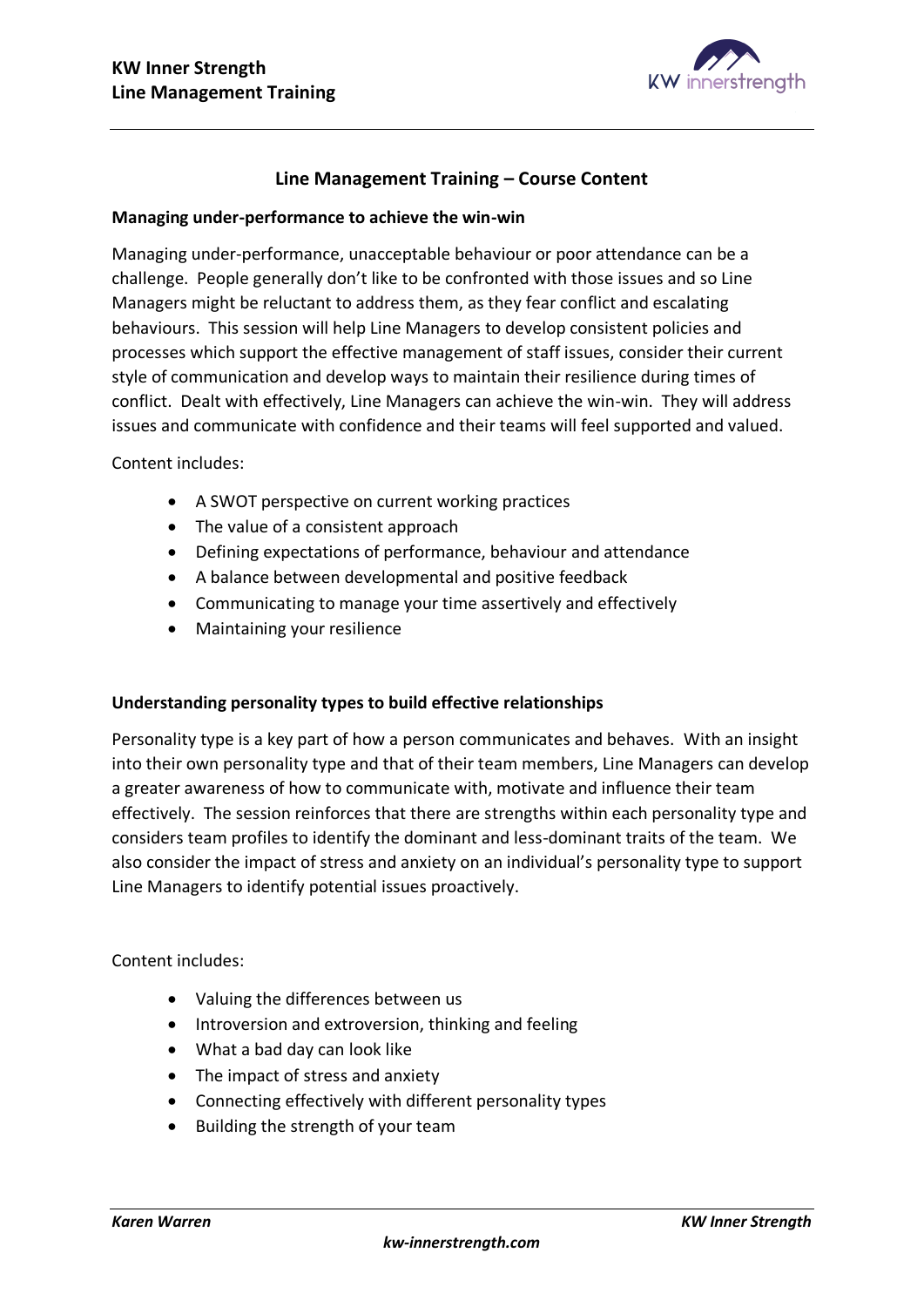

## **Managing difficult conversations – part one**

Whilst it can feel uncomfortable to address an issue with a team member, a situation is unlikely to resolve itself if it's not discussed and unresolved conflicts can impact on effective team working significantly. This session will give Line Managers the tools to address issues assertively to secure positive outcomes and support the smooth-running of the team. Legacy issues, which have become embedded into the team's behaviours and can be particularly challenging to address, will be discussed as part of the session.

Content includes:

- The right environment for effective listening
- Planning, preparation and evidence
- Language, body language and tone to support success
- Managing the conversation to achieve positive outcomes
- Managing legacy issues effectively
- Communicating effectively with your team
	- The value of equality, kindness and compassion

## **Effective communication and behaviour**

Effective communication and behaviour are key elements of managing under-performance and tackling difficult conversations but that remit extends beyond dealing with specific issues. By considering four communication styles, assertive language and behaviour, and communicating with influence, Line Managers can develop the skills to manage their teams effectively to reduce the likelihood of performance, behaviour and attendance issues developing. This session will include a practical exercise to support Line Managers to practice their skills in a safe environment.

- Communicating effectively with others
	- Passive, passive-aggressive, aggressive and assertive communication styles
- Communicating with influence
- Assertive language and behaviour to support success
- Effective communication and behaviour practice and observation
- Psychological approaches to support understanding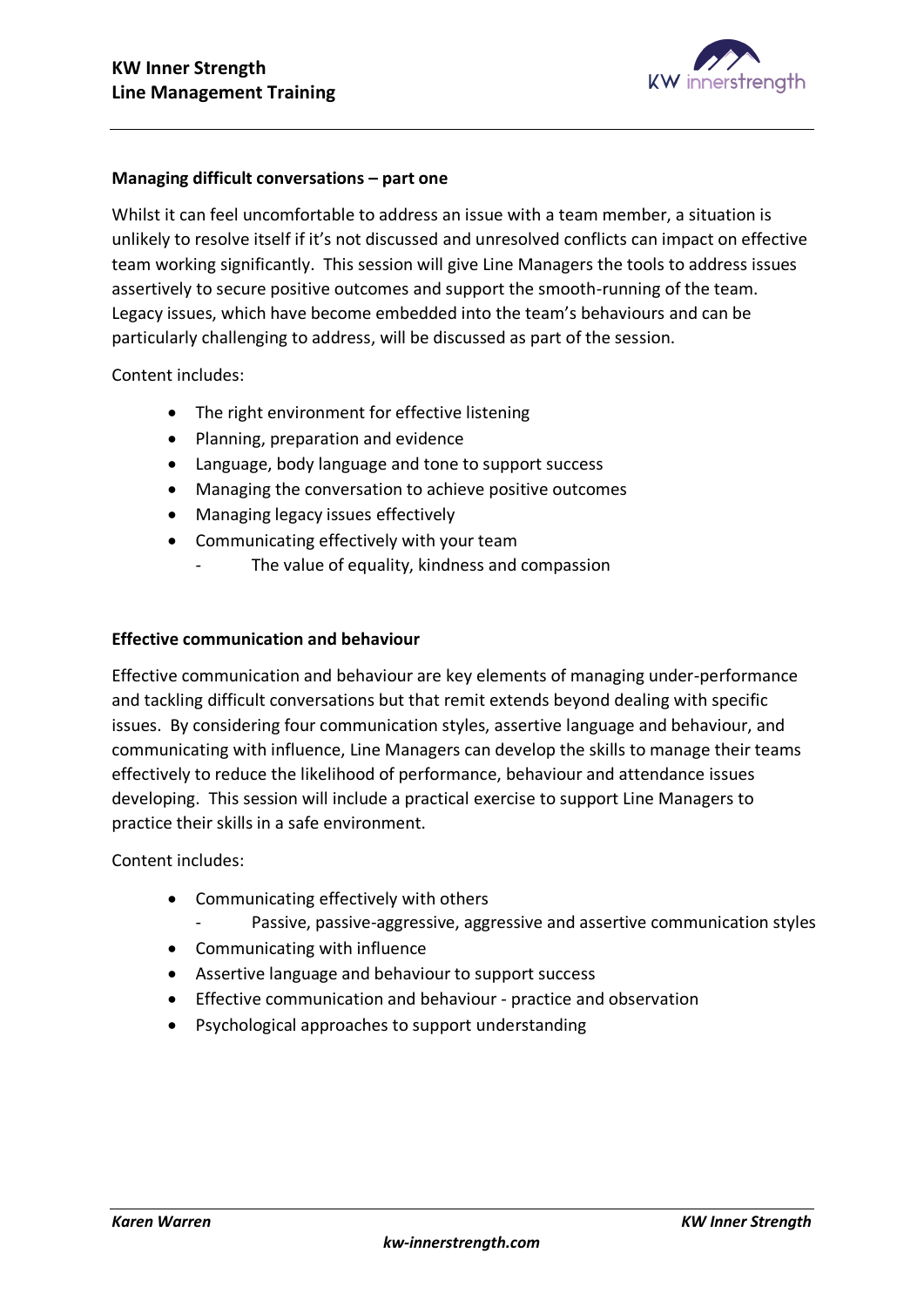

#### **Managing difficult conversations – part two**

Dealt with calmly and professionally, most difficult conversations can result in successful outcomes. But sometimes a situation will escalate. This session will support Line Managers to deal with escalating behaviours assertively and confidently to achieve positive outcomes and manage the impact of the situation on their wellbeing effectively. We'll consider how to define expectations for change and monitor progress to secure tangible improvements.

Content includes:

- Managing escalating behaviours
- Managing the impact of confrontational behaviours
- Communicating effectively to identify their solutions
- Defining expectations for change
- Monitoring progress to secure effective outcomes

#### **Workforce wellbeing and performance**

A culture of workforce wellbeing can secure the effective performance, behaviour and attendance of its people. In this session, Line Managers will identify ways in which they can develop an effective workforce wellbeing culture to support the strength and resilience of their organisation. We consider the language and behaviours of workforce wellbeing to include role model behaviours and two-way communication. The session includes a practical exercise for Line Managers to tackle a difficult conversation in a safe environment.

- Organisational strength and resilience
- The language and behaviours of workforce wellbeing
- The impact of engaged and disengaged staff
- Developing and maintaining a culture of wellbeing
- Workforce wellbeing and performance conversations practice and observation
- Next steps for embedding a wellbeing and performance culture
	- Managing people through change